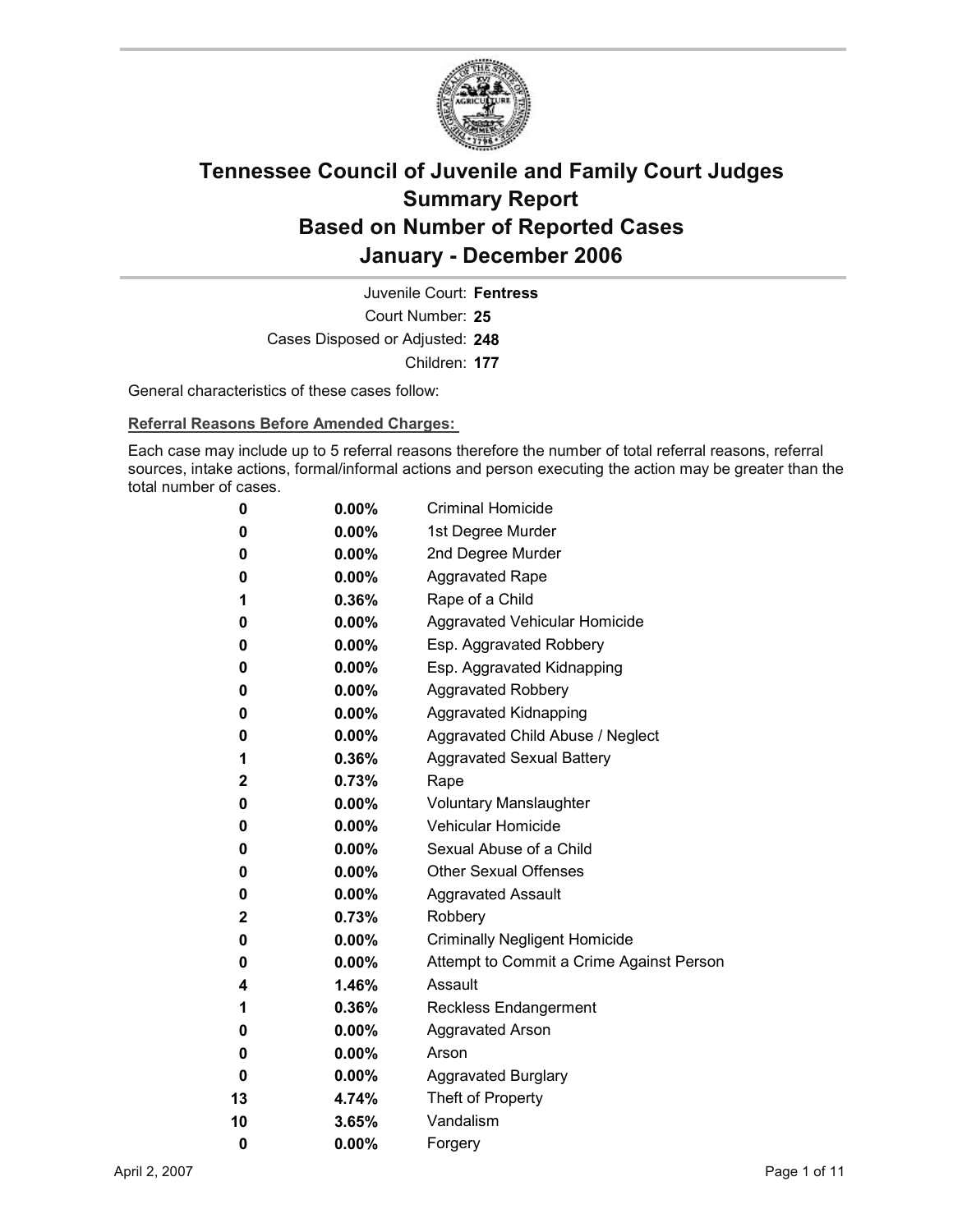

Court Number: **25** Juvenile Court: **Fentress**

Cases Disposed or Adjusted: **248**

Children: **177**

### **Referral Reasons Before Amended Charges:**

Each case may include up to 5 referral reasons therefore the number of total referral reasons, referral sources, intake actions, formal/informal actions and person executing the action may be greater than the total number of cases.

| 1  | 0.36%    | <b>Worthless Checks</b>                                     |
|----|----------|-------------------------------------------------------------|
| 0  | $0.00\%$ | Illegal Possession / Fraudulent Use of Credit / Debit Cards |
| 7  | 2.55%    | <b>Burglary</b>                                             |
| 0  | $0.00\%$ | Unauthorized Use of a Vehicle                               |
| 0  | $0.00\%$ | <b>Cruelty to Animals</b>                                   |
| 0  | $0.00\%$ | Sale of Controlled Substances                               |
| 0  | $0.00\%$ | <b>Other Drug Offenses</b>                                  |
| 9  | 3.28%    | Possession of Controlled Substances                         |
| 0  | $0.00\%$ | <b>Criminal Attempt</b>                                     |
| 0  | $0.00\%$ | Carrying Weapons on School Property                         |
| 0  | $0.00\%$ | Unlawful Carrying / Possession of a Weapon                  |
| 0  | 0.00%    | <b>Evading Arrest</b>                                       |
| 0  | $0.00\%$ | Escape                                                      |
| 0  | $0.00\%$ | Driving Under Influence (DUI)                               |
| 11 | 4.01%    | Possession / Consumption of Alcohol                         |
| 0  | $0.00\%$ | Resisting Stop, Frisk, Halt, Arrest or Search               |
| 0  | $0.00\%$ | <b>Aggravated Criminal Trespass</b>                         |
| 1  | 0.36%    | Harassment                                                  |
| 0  | $0.00\%$ | Failure to Appear                                           |
| 0  | $0.00\%$ | Filing a False Police Report                                |
| 0  | $0.00\%$ | Criminal Impersonation                                      |
| 16 | 5.84%    | <b>Disorderly Conduct</b>                                   |
| 2  | 0.73%    | <b>Criminal Trespass</b>                                    |
| 0  | $0.00\%$ | <b>Public Intoxication</b>                                  |
| 0  | 0.00%    | Gambling                                                    |
| 28 | 10.22%   | Traffic                                                     |
| 0  | $0.00\%$ | <b>Local Ordinances</b>                                     |
| 4  | 1.46%    | Violation of Wildlife Regulations                           |
| 0  | 0.00%    | Contempt of Court                                           |
| 23 | 8.39%    | <b>Violation of Probation</b>                               |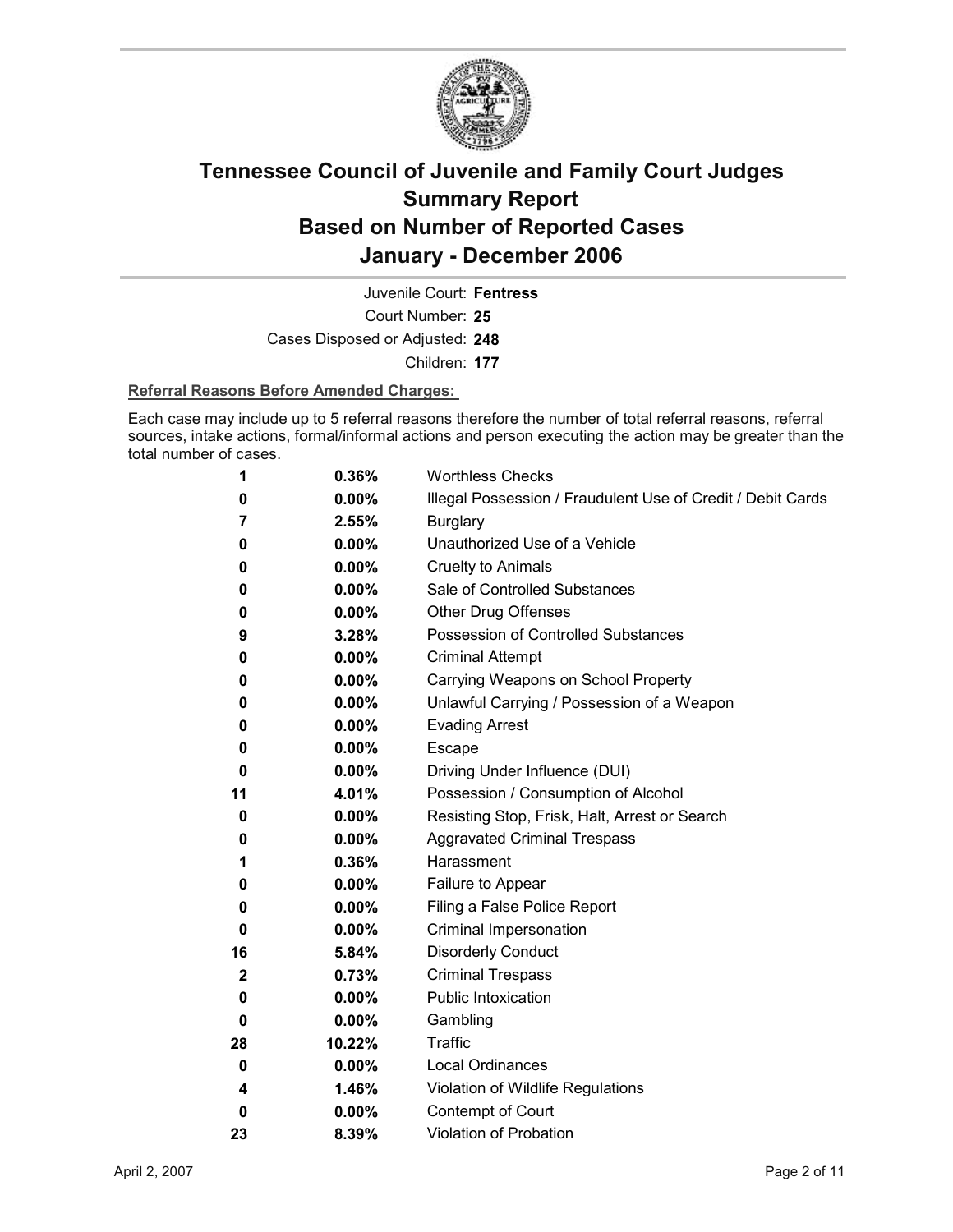

Court Number: **25** Juvenile Court: **Fentress** Cases Disposed or Adjusted: **248** Children: **177**

#### **Referral Reasons Before Amended Charges:**

Each case may include up to 5 referral reasons therefore the number of total referral reasons, referral sources, intake actions, formal/informal actions and person executing the action may be greater than the total number of cases.

| 274      | 100.00%  | <b>Total Referrals</b>                 |
|----------|----------|----------------------------------------|
| 0        | 0.00%    | Other                                  |
| 0        | 0.00%    | <b>Consent to Marry</b>                |
| 0        | $0.00\%$ | <b>Request for Medical Treatment</b>   |
| 0        | 0.00%    | Child Support                          |
| 0        | 0.00%    | Paternity / Legitimation               |
| 0        | 0.00%    | Visitation                             |
| 1        | 0.36%    | Custody                                |
| 0        | 0.00%    | <b>Foster Care Review</b>              |
| 0        | $0.00\%$ | <b>Administrative Review</b>           |
| 36       | 13.14%   | <b>Judicial Review</b>                 |
| 0        | 0.00%    | Violation of Informal Adjustment       |
| 0        | $0.00\%$ | <b>Violation of Pretrial Diversion</b> |
| 0        | 0.00%    | <b>Termination of Parental Rights</b>  |
| 0        | 0.00%    | Dependency / Neglect                   |
| 0        | 0.00%    | <b>Physically Abused Child</b>         |
| 0        | 0.00%    | Sexually Abused Child                  |
| 0        | 0.00%    | Violation of Curfew                    |
| 5        | 1.82%    | Violation of a Valid Court Order       |
| 41       | 14.96%   | Possession of Tobacco Products         |
| $\bf{0}$ | 0.00%    | Out-of-State Runaway                   |
| 4        | 1.46%    | In-State Runaway                       |
| 31       | 11.31%   | Truancy                                |
| 19       | 6.93%    | Unruly Behavior                        |
| 1        | 0.36%    | <b>Violation of Aftercare</b>          |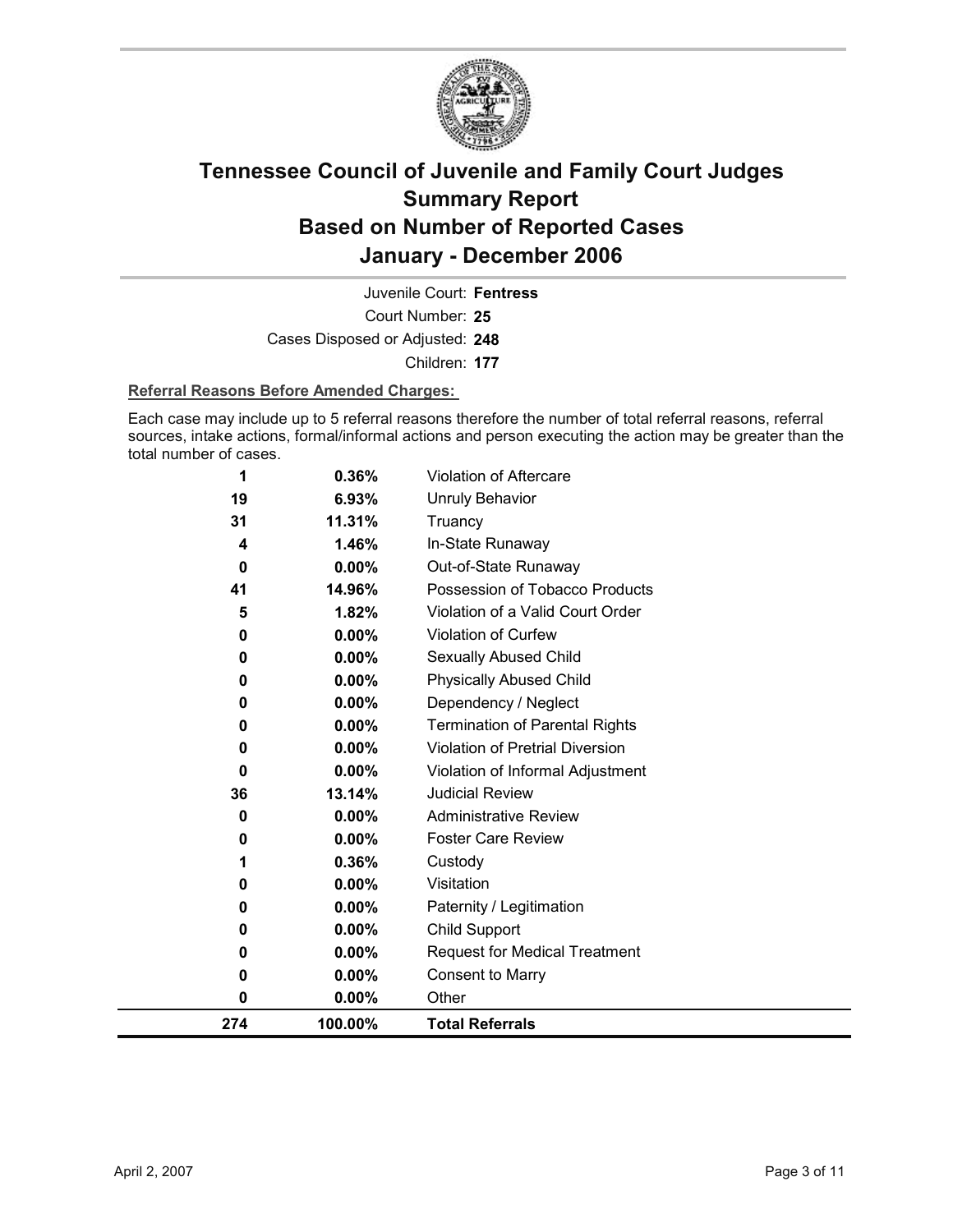

| 274                 | 100.00%                         | <b>Total Referral Sources</b>     |  |  |
|---------------------|---------------------------------|-----------------------------------|--|--|
| 0                   | 0.00%                           | Other                             |  |  |
| 0                   | $0.00\%$                        | Unknown                           |  |  |
| 0                   | 0.00%                           | Hospital                          |  |  |
| 0                   | 0.00%                           | Child & Parent                    |  |  |
| 11                  | 4.01%                           | Victim                            |  |  |
| 4                   | 1.46%                           | <b>Other Court</b>                |  |  |
| $\mathbf{2}$        | 0.73%                           | Social Agency                     |  |  |
| $\mathbf{2}$        | 0.73%                           | <b>Court Staff</b>                |  |  |
| 0                   | 0.00%                           | <b>District Attorney's Office</b> |  |  |
| 0                   | 0.00%                           | Other State Department            |  |  |
| 48                  | 17.52%                          | <b>DCS</b>                        |  |  |
| 12                  | 4.38%                           | <b>CSA</b>                        |  |  |
| 94                  | 34.31%                          | School                            |  |  |
| 0                   | 0.00%                           | Self                              |  |  |
| 0                   | $0.00\%$                        | Relatives                         |  |  |
| $\mathbf 2$         | 0.73%                           | Parents                           |  |  |
| 99                  | 36.13%                          | Law Enforcement                   |  |  |
| Referral Sources: 1 |                                 |                                   |  |  |
|                     |                                 | Children: 177                     |  |  |
|                     | Cases Disposed or Adjusted: 248 |                                   |  |  |
| Court Number: 25    |                                 |                                   |  |  |
|                     | Juvenile Court: Fentress        |                                   |  |  |
|                     |                                 |                                   |  |  |

### **Age of Child at Referral: 2**

| 177          | 100.00%  | <b>Total Child Count</b> |
|--------------|----------|--------------------------|
| 0            | $0.00\%$ | Unknown / Not Reported   |
| 0            | $0.00\%$ | Ages 19 and Over         |
| 65           | 36.72%   | Ages 17 through 18       |
| 79           | 44.63%   | Ages 15 through 16       |
| 26           | 14.69%   | Ages 13 through 14       |
| 5            | 2.82%    | Ages 11 through 12       |
| $\mathbf{2}$ | 1.13%    | Ages 10 and Under        |
|              |          |                          |

 $1$  If different than number of Referral Reasons (274), verify accuracy of your court's data.

<sup>2</sup> One child could be counted in multiple categories, verify accuracy of your court's data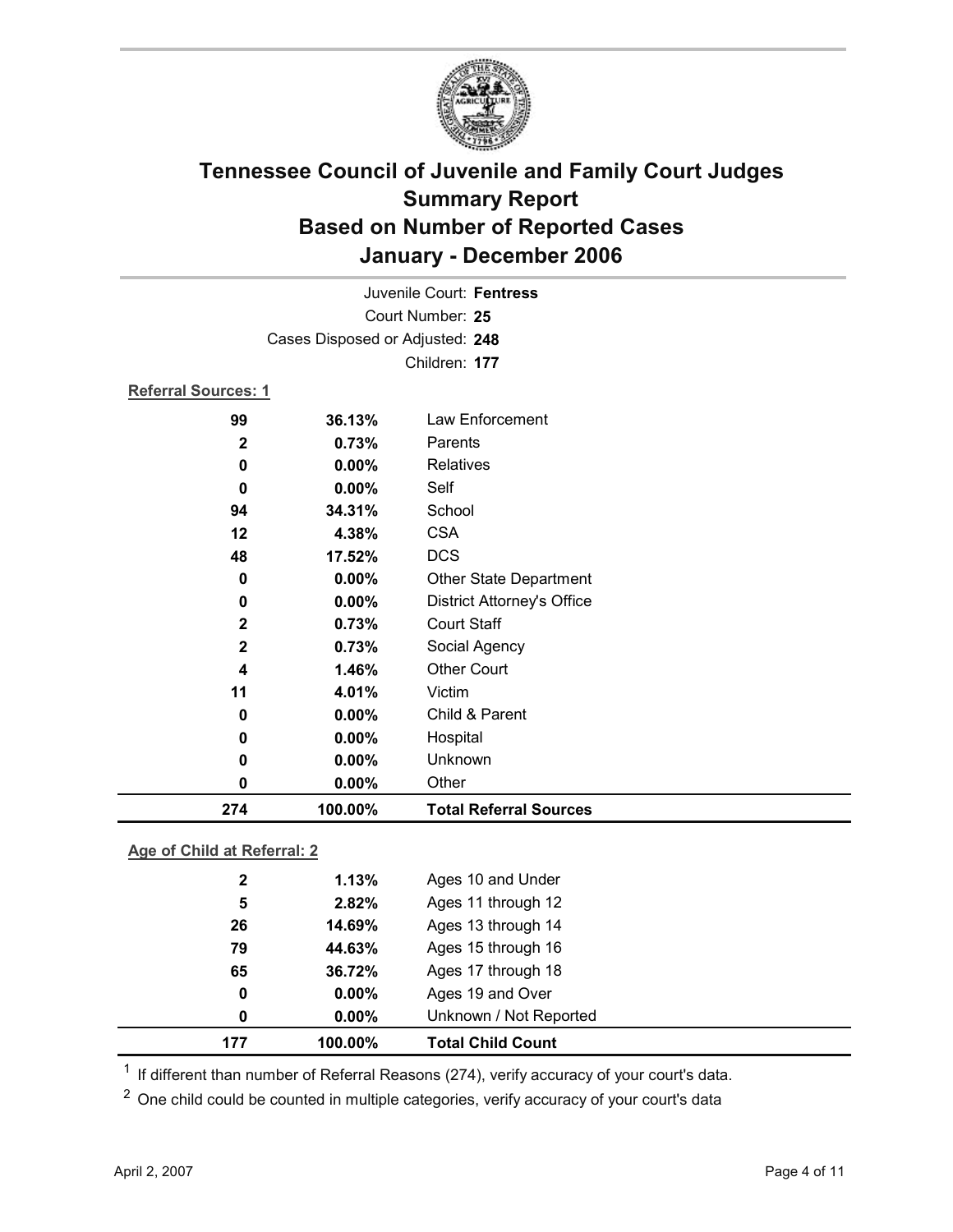

| Juvenile Court: Fentress        |                                         |                          |  |  |
|---------------------------------|-----------------------------------------|--------------------------|--|--|
| Court Number: 25                |                                         |                          |  |  |
| Cases Disposed or Adjusted: 248 |                                         |                          |  |  |
|                                 |                                         | Children: 177            |  |  |
| Sex of Child: 1                 |                                         |                          |  |  |
| 132                             | 74.58%                                  | Male                     |  |  |
| 45                              | 25.42%                                  | Female                   |  |  |
| $\mathbf 0$                     | 0.00%                                   | Unknown                  |  |  |
| 177                             | 100.00%                                 | <b>Total Child Count</b> |  |  |
| Race of Child: 1                |                                         |                          |  |  |
| 174                             | 98.31%                                  | White                    |  |  |
| 3                               | 1.69%                                   | African American         |  |  |
| $\mathbf 0$                     | 0.00%                                   | Native American          |  |  |
| 0                               | 0.00%                                   | Asian                    |  |  |
| $\mathbf 0$                     | 0.00%                                   | Mixed                    |  |  |
| $\mathbf 0$                     | 0.00%                                   | Unknown                  |  |  |
| 177                             | 100.00%                                 | <b>Total Child Count</b> |  |  |
| <b>Hispanic Origin: 1</b>       |                                         |                          |  |  |
| 1                               | 0.56%                                   | Yes                      |  |  |
| 176                             | 99.44%                                  | <b>No</b>                |  |  |
| $\mathbf 0$                     | 0.00%                                   | Unknown                  |  |  |
| 177                             | 100.00%                                 | <b>Total Child Count</b> |  |  |
|                                 | <b>School Enrollment of Children: 1</b> |                          |  |  |
| 162                             | 91.53%                                  | Yes                      |  |  |
| 15                              | 8.47%                                   | No                       |  |  |
| $\mathbf 0$                     | 0.00%                                   | Unknown                  |  |  |
| 177                             | 100.00%                                 | <b>Total Child Count</b> |  |  |

 $1$  One child could be counted in multiple categories, verify accuracy of your court's data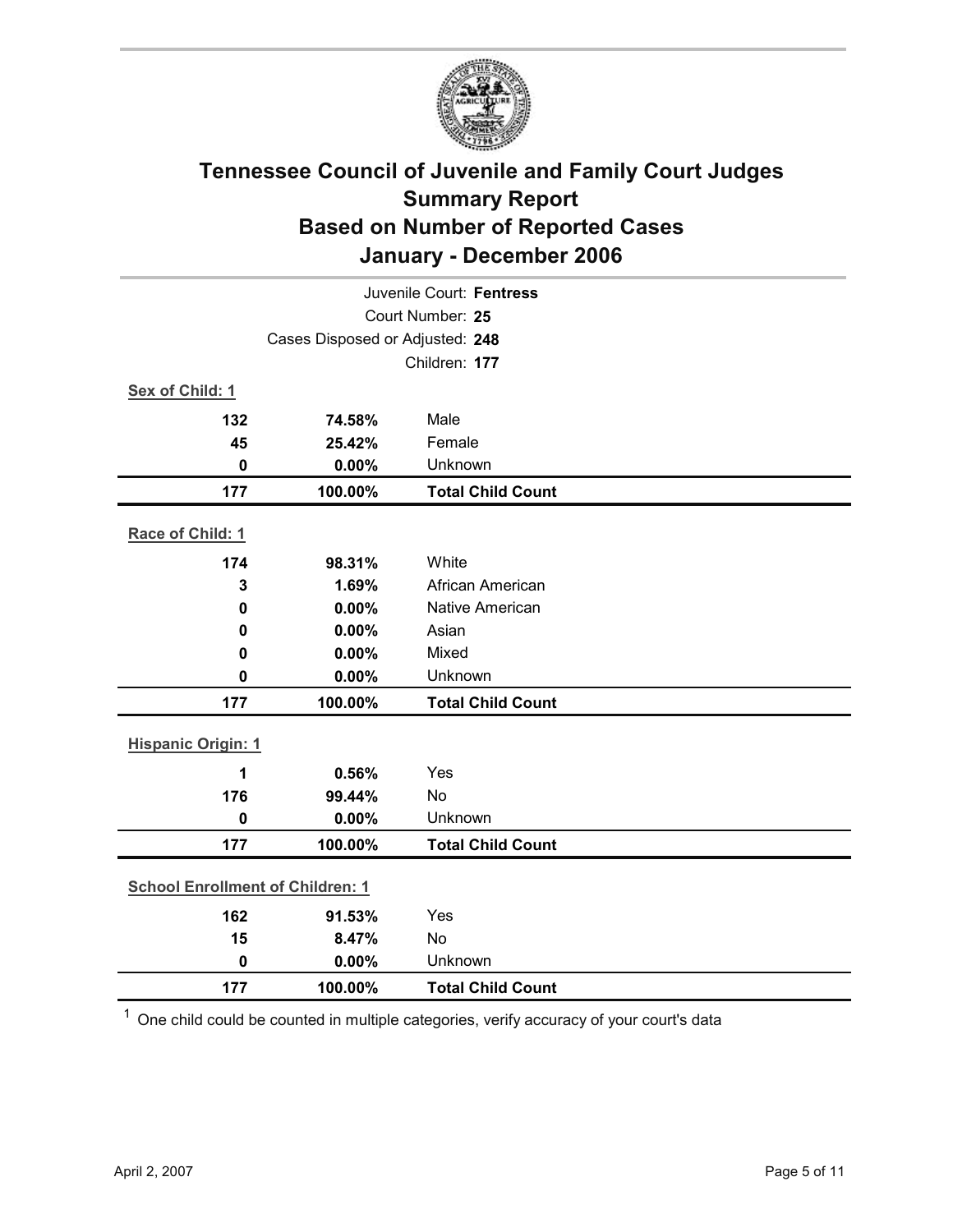

Court Number: **25** Juvenile Court: **Fentress** Cases Disposed or Adjusted: **248** Children: **177**

**Living Arrangement of Child at Time of Referral: 1**

| 177 | 100.00%  | <b>Total Child Count</b>     |  |
|-----|----------|------------------------------|--|
| 0   | $0.00\%$ | Other                        |  |
| 0   | $0.00\%$ | Unknown                      |  |
| 3   | 1.69%    | Independent                  |  |
| 0   | $0.00\%$ | In an Institution            |  |
| 0   | $0.00\%$ | In a Residential Center      |  |
| 0   | $0.00\%$ | In a Group Home              |  |
| 8   | 4.52%    | With Foster Family           |  |
| 1   | 0.56%    | <b>With Adoptive Parents</b> |  |
| 18  | 10.17%   | <b>With Relatives</b>        |  |
| 11  | 6.21%    | <b>With Father</b>           |  |
| 61  | 34.46%   | With Mother                  |  |
| 6   | 3.39%    | With Mother and Stepfather   |  |
| 1   | $0.56\%$ | With Father and Stepmother   |  |
| 68  | 38.42%   | With Both Biological Parents |  |
|     |          |                              |  |

### **Type of Detention: 2**

| 248 | 100.00%  | <b>Total Detention Count</b> |  |
|-----|----------|------------------------------|--|
| 0   | $0.00\%$ | Other                        |  |
| 248 | 100.00%  | Does Not Apply               |  |
| 0   | $0.00\%$ | <b>Unknown</b>               |  |
| 0   | $0.00\%$ | <b>Psychiatric Hospital</b>  |  |
| 0   | $0.00\%$ | Jail - No Separation         |  |
| 0   | $0.00\%$ | Jail - Partial Separation    |  |
| 0   | $0.00\%$ | Jail - Complete Separation   |  |
| 0   | $0.00\%$ | Juvenile Detention Facility  |  |
| 0   | $0.00\%$ | Non-Secure Placement         |  |
|     |          |                              |  |

 $<sup>1</sup>$  One child could be counted in multiple categories, verify accuracy of your court's data</sup>

 $2$  If different than number of Cases (248) verify accuracy of your court's data.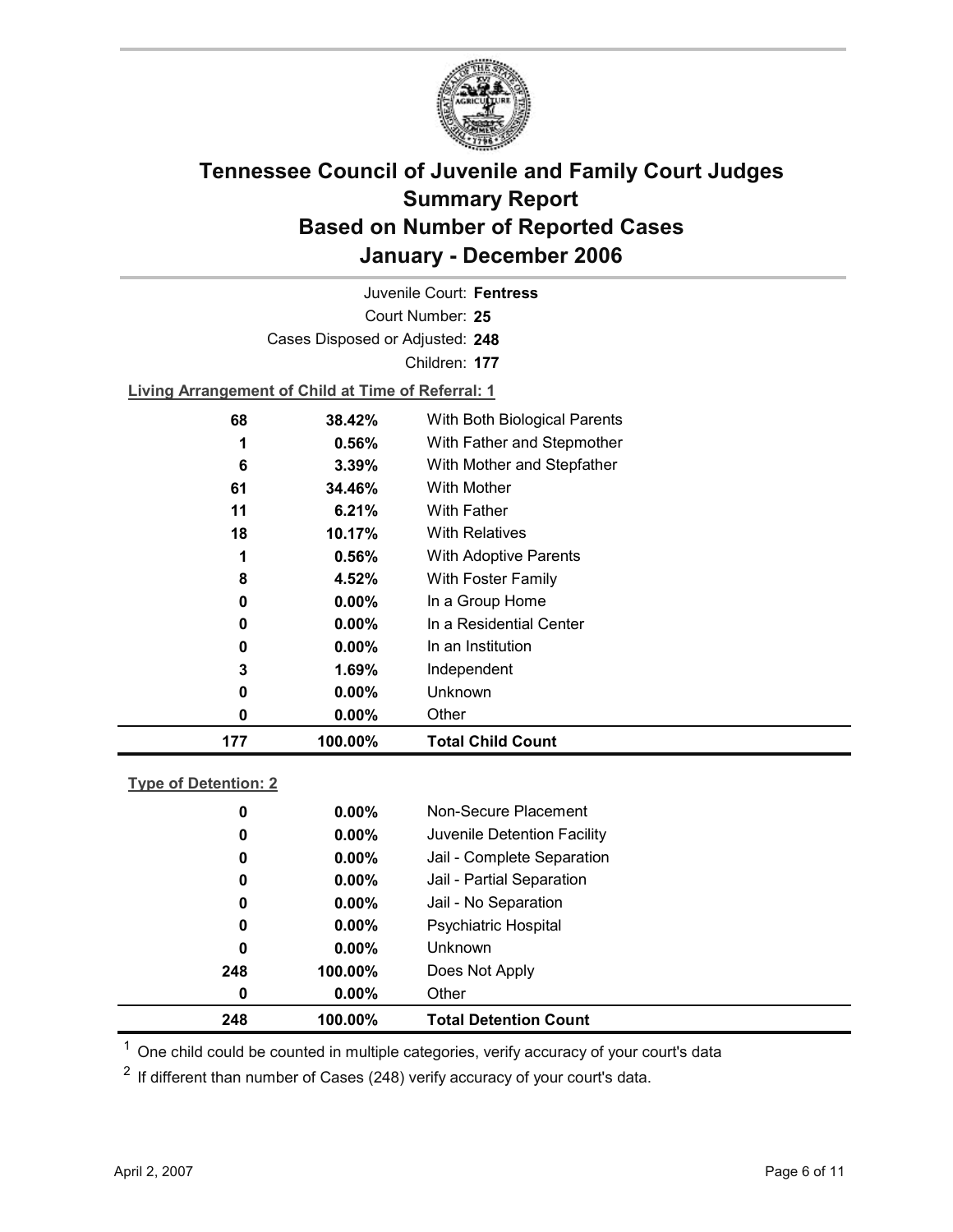

| Juvenile Court: Fentress |                                                    |                                      |  |  |
|--------------------------|----------------------------------------------------|--------------------------------------|--|--|
| Court Number: 25         |                                                    |                                      |  |  |
|                          | Cases Disposed or Adjusted: 248                    |                                      |  |  |
|                          |                                                    | Children: 177                        |  |  |
|                          | <b>Placement After Secure Detention Hearing: 1</b> |                                      |  |  |
| 0                        | 0.00%                                              | Returned to Prior Living Arrangement |  |  |
| 0                        | $0.00\%$                                           | Juvenile Detention Facility          |  |  |
| 0                        | 0.00%                                              | Jail                                 |  |  |
| 0                        | 0.00%                                              | Shelter / Group Home                 |  |  |
| 0                        | $0.00\%$                                           | <b>Foster Family Home</b>            |  |  |
| 0                        | 0.00%                                              | Psychiatric Hospital                 |  |  |
| 0                        | $0.00\%$                                           | Unknown / Not Reported               |  |  |
| 248                      | 100.00%                                            | Does Not Apply                       |  |  |
| 0                        | 0.00%                                              | Other                                |  |  |
|                          |                                                    |                                      |  |  |
| 248                      | 100.00%                                            | <b>Total Placement Count</b>         |  |  |
|                          |                                                    |                                      |  |  |
| <b>Intake Actions: 2</b> |                                                    |                                      |  |  |
| 202                      | 73.72%                                             | <b>Petition Filed</b>                |  |  |
| 1                        | 0.36%                                              | <b>Motion Filed</b>                  |  |  |
| 35                       | 12.77%                                             | <b>Citation Processed</b>            |  |  |
| $\mathbf 0$              | 0.00%                                              | Notification of Paternity Processed  |  |  |
| 34                       | 12.41%                                             | Scheduling of Judicial Review        |  |  |
| 1                        | 0.36%                                              | Scheduling of Administrative Review  |  |  |
| 1                        | 0.36%                                              | Scheduling of Foster Care Review     |  |  |
| 0                        | $0.00\%$                                           | <b>Unknown</b>                       |  |  |
| 0                        | $0.00\%$                                           | Does Not Apply                       |  |  |
| 0<br>274                 | 0.00%<br>100.00%                                   | Other<br><b>Total Intake Count</b>   |  |  |

 $1$  If different than number of Cases (248) verify accuracy of your court's data.

 $2$  If different than number of Referral Reasons (274), verify accuracy of your court's data.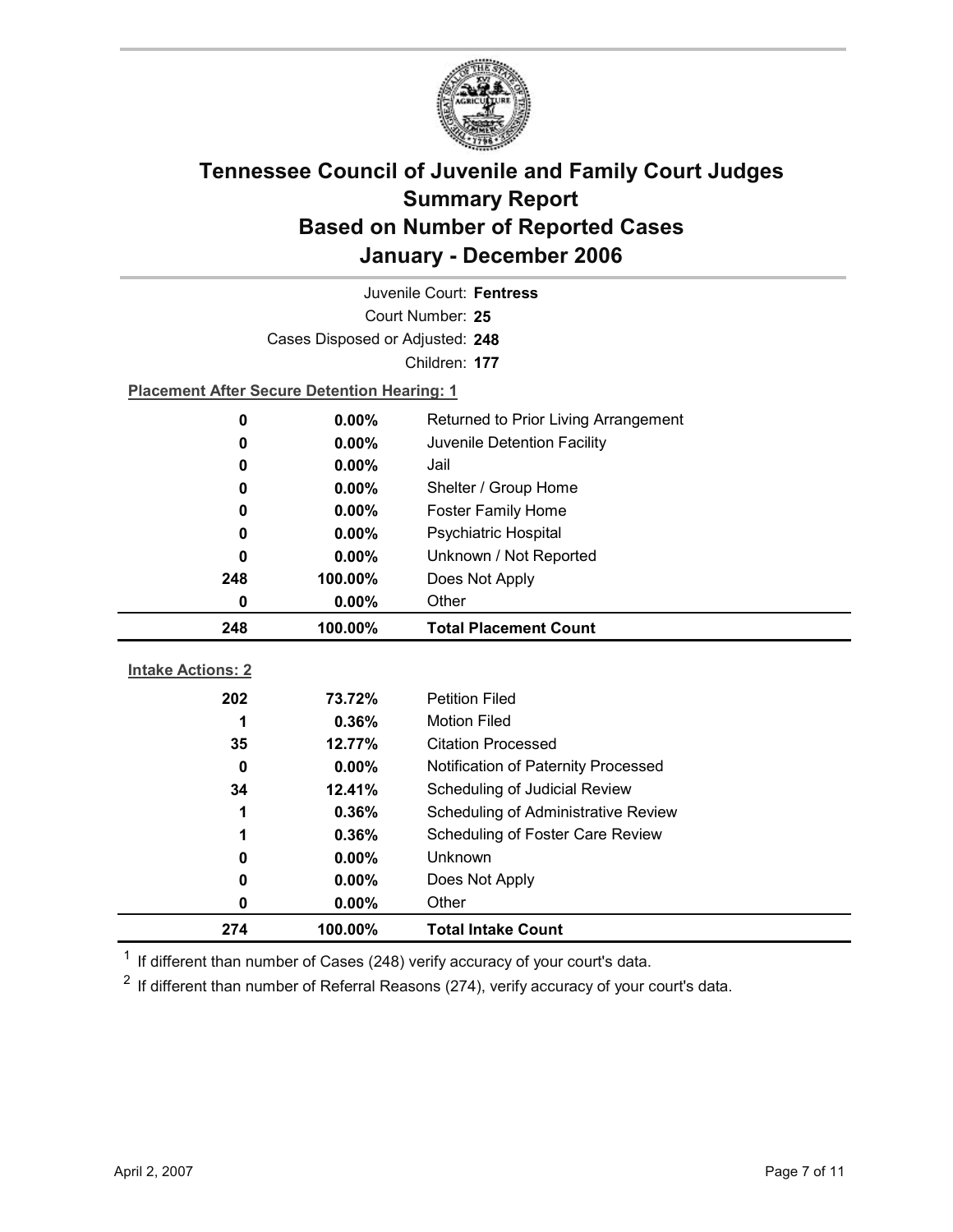

Court Number: **25** Juvenile Court: **Fentress** Cases Disposed or Adjusted: **248** Children: **177**

### **Last Grade Completed by Child: 1**

| $\mathbf 0$                             | 0.00%   | Too Young for School         |  |
|-----------------------------------------|---------|------------------------------|--|
| 0                                       | 0.00%   | Preschool                    |  |
| 0                                       | 0.00%   | Kindergarten                 |  |
| 0                                       | 0.00%   | 1st Grade                    |  |
| 1                                       | 0.56%   | 2nd Grade                    |  |
| 0                                       | 0.00%   | 3rd Grade                    |  |
| 1                                       | 0.56%   | 4th Grade                    |  |
| 4                                       | 2.26%   | 5th Grade                    |  |
| 10                                      | 5.65%   | 6th Grade                    |  |
| 11                                      | 6.21%   | 7th Grade                    |  |
| 11                                      | 6.21%   | 8th Grade                    |  |
| 40                                      | 22.60%  | 9th Grade                    |  |
| 68                                      | 38.42%  | 10th Grade                   |  |
| 28                                      | 15.82%  | 11th Grade                   |  |
| $\mathbf 2$                             | 1.13%   | 12th Grade                   |  |
| 0                                       | 0.00%   | Non-Graded Special Ed        |  |
| 1                                       | 0.56%   | <b>GED</b>                   |  |
| 0                                       | 0.00%   | Graduated                    |  |
| 0                                       | 0.00%   | <b>Never Attended School</b> |  |
| 0                                       | 0.00%   | Unknown                      |  |
| 0                                       | 0.00%   | Other                        |  |
| 177                                     | 100.00% | <b>Total Child Count</b>     |  |
| <b>Enrolled in Special Education: 1</b> |         |                              |  |
| 12                                      | 6.78%   | Yes                          |  |
| 165                                     | 93.22%  | No                           |  |

 $1$  One child could be counted in multiple categories, verify accuracy of your court's data

**0 0.00%** Unknown

**177 100.00% Total Child Count**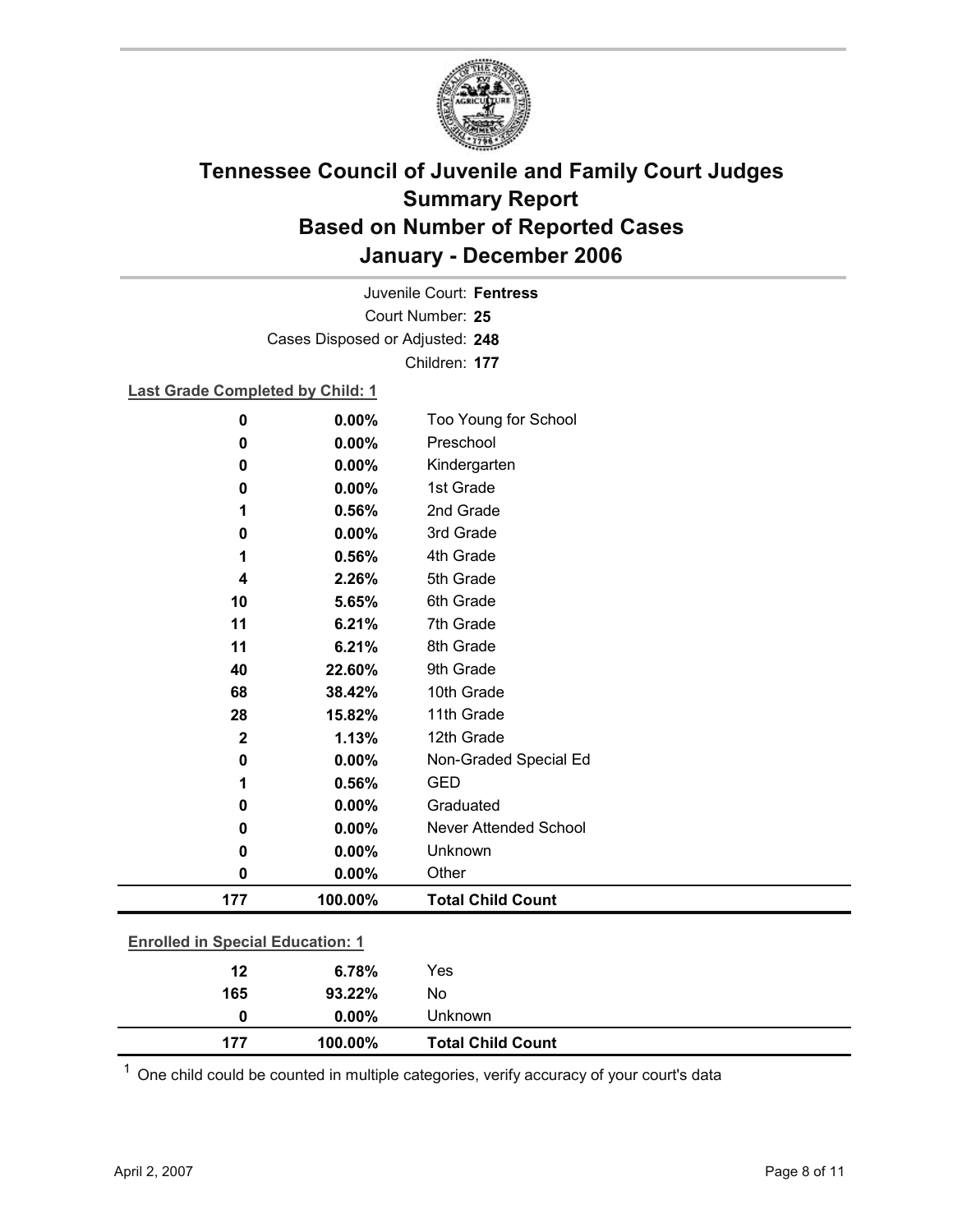

|     |                                 | Juvenile Court: Fentress  |  |  |  |
|-----|---------------------------------|---------------------------|--|--|--|
|     | Court Number: 25                |                           |  |  |  |
|     | Cases Disposed or Adjusted: 248 |                           |  |  |  |
|     | Children: 177                   |                           |  |  |  |
|     | <b>Action Executed By: 1</b>    |                           |  |  |  |
| 270 | 98.54%                          | Judge                     |  |  |  |
| 0   | $0.00\%$                        | Referee                   |  |  |  |
| 4   | 1.46%                           | <b>YSO</b>                |  |  |  |
| 0   | $0.00\%$                        | Other                     |  |  |  |
| 0   | $0.00\%$                        | Unknown / Not Reported    |  |  |  |
| 274 | 100.00%                         | <b>Total Action Count</b> |  |  |  |

### **Formal / Informal Actions: 1**

| 22    | $8.03\%$ | Dismissed                                      |
|-------|----------|------------------------------------------------|
| 1     | $0.36\%$ | Retired / Nolle Prosequi                       |
| 72    | 26.28%   | <b>Complaint Substantiated Delinquent</b>      |
| $112$ | 40.88%   | <b>Complaint Substantiated Status Offender</b> |
| 1     | 0.36%    | Complaint Substantiated Dependent / Neglected  |
| 0     | $0.00\%$ | <b>Complaint Substantiated Abused</b>          |
| 0     | $0.00\%$ | <b>Complaint Substantiated Mentally III</b>    |
| 6     | 2.19%    | Informal Adjustment                            |
| 24    | 8.76%    | <b>Pretrial Diversion</b>                      |
| 0     | $0.00\%$ | <b>Transfer to Adult Court Hearing</b>         |
| 0     | $0.00\%$ | Charges Cleared by Transfer to Adult Court     |
| 0     | $0.00\%$ | <b>Special Proceeding</b>                      |
| 36    | 13.14%   | <b>Review Concluded</b>                        |
| 0     | $0.00\%$ | Case Held Open                                 |
| 0     | $0.00\%$ | Other                                          |
| 0     | $0.00\%$ | Unknown / Not Reported                         |
| 274   | 100.00%  | <b>Total Action Count</b>                      |

 $1$  If different than number of Referral Reasons (274), verify accuracy of your court's data.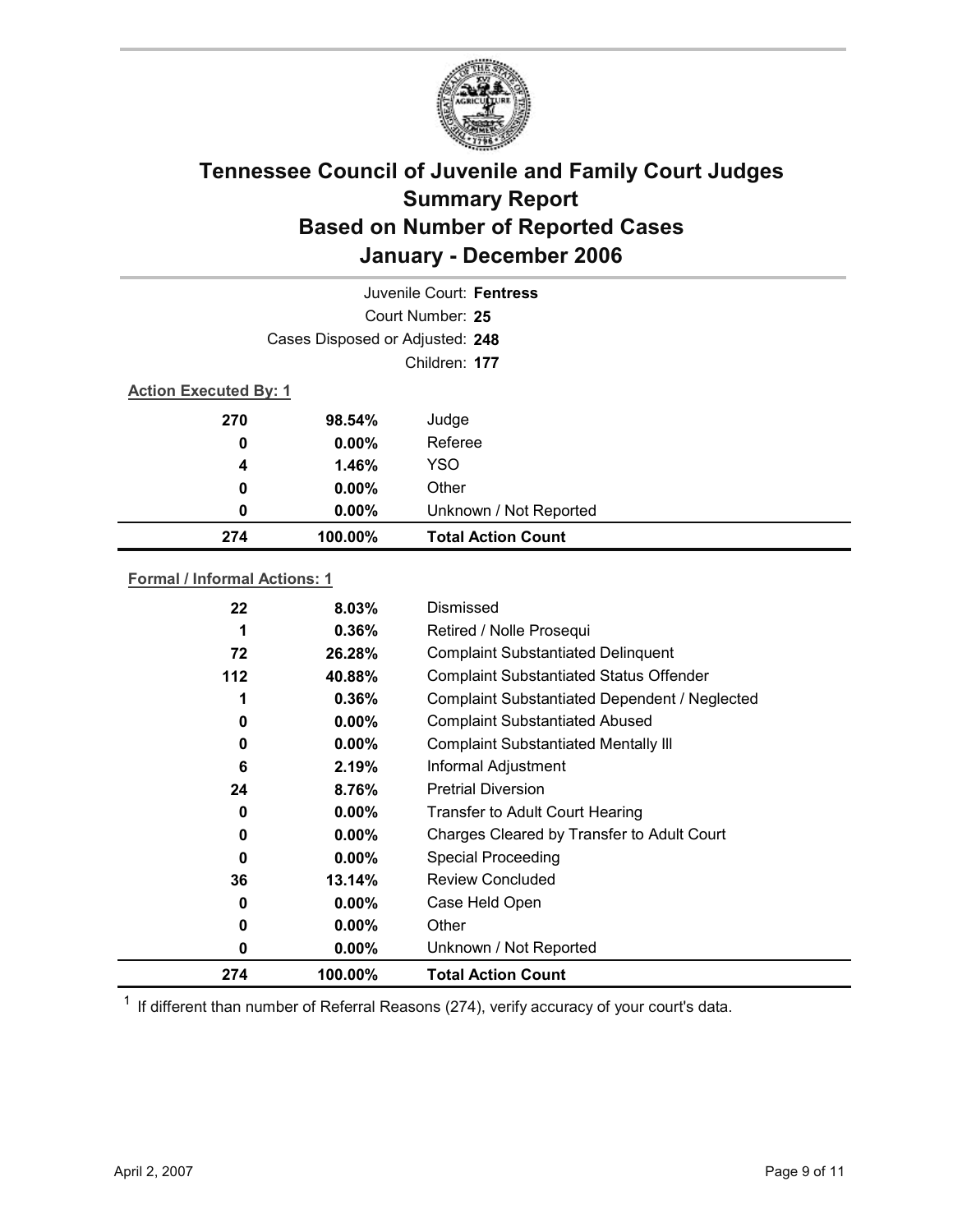

|                                 |                                                       | Juvenile Court: Fentress                             |  |
|---------------------------------|-------------------------------------------------------|------------------------------------------------------|--|
|                                 |                                                       | Court Number: 25                                     |  |
| Cases Disposed or Adjusted: 248 |                                                       |                                                      |  |
|                                 |                                                       | Children: 177                                        |  |
| <b>Case Outcomes:</b>           | There can be multiple outcomes for one child or case. |                                                      |  |
| 17                              | 4.84%                                                 | <b>Case Dismissed</b>                                |  |
| 0                               | $0.00\%$                                              | Case Retired or Nolle Prosequi                       |  |
| 5                               | 1.42%                                                 | Warned / Counseled                                   |  |
| 15                              | 4.27%                                                 | Held Open For Review                                 |  |
| 0                               | $0.00\%$                                              | Supervision / Probation to Juvenile Court            |  |
| 9                               | 2.56%                                                 | <b>Probation to Parents</b>                          |  |
| 23                              | 6.55%                                                 | Referral to Another Entity for Supervision / Service |  |
| 0                               | 0.00%                                                 | Referred for Mental Health Counseling                |  |
| 9                               | 2.56%                                                 | Referred for Alcohol and Drug Counseling             |  |
| 0                               | 0.00%                                                 | Referred to Alternative School                       |  |
| 0                               | $0.00\%$                                              | Referred to Private Child Agency                     |  |
| 0                               | 0.00%                                                 | Referred to Defensive Driving School                 |  |
| 0                               | $0.00\%$                                              | Referred to Alcohol Safety School                    |  |
| 0                               | $0.00\%$                                              | Referred to Juvenile Court Education-Based Program   |  |
| 0                               | 0.00%                                                 | Driver's License Held Informally                     |  |
| 0                               | $0.00\%$                                              | <b>Voluntary Placement with DMHMR</b>                |  |
| 0                               | $0.00\%$                                              | Private Mental Health Placement                      |  |
| 0                               | $0.00\%$                                              | <b>Private MR Placement</b>                          |  |
| 0                               | $0.00\%$                                              | Placement with City/County Agency/Facility           |  |
| 0                               | $0.00\%$                                              | Placement with Relative / Other Individual           |  |
| 45                              | 12.82%                                                | Fine                                                 |  |
| 62                              | 17.66%                                                | <b>Public Service</b>                                |  |
| 8                               | 2.28%                                                 | Restitution                                          |  |
| $\mathbf{2}$                    | 0.57%                                                 | <b>Runaway Returned</b>                              |  |
| $\mathbf{2}$                    | 0.57%                                                 | No Contact Order                                     |  |
| 0                               | 0.00%                                                 | Injunction Other than No Contact Order               |  |
| 1                               | 0.28%                                                 | <b>House Arrest</b>                                  |  |
| 0                               | $0.00\%$                                              | <b>Court Defined Curfew</b>                          |  |
| 0                               | 0.00%                                                 | Dismissed from Informal Adjustment                   |  |
| 0                               | $0.00\%$                                              | <b>Dismissed from Pretrial Diversion</b>             |  |
| 28                              | 7.98%                                                 | Released from Probation                              |  |
| 0                               | 0.00%                                                 | <b>Transferred to Adult Court</b>                    |  |
| 0                               | $0.00\%$                                              | <b>DMHMR Involuntary Commitment</b>                  |  |